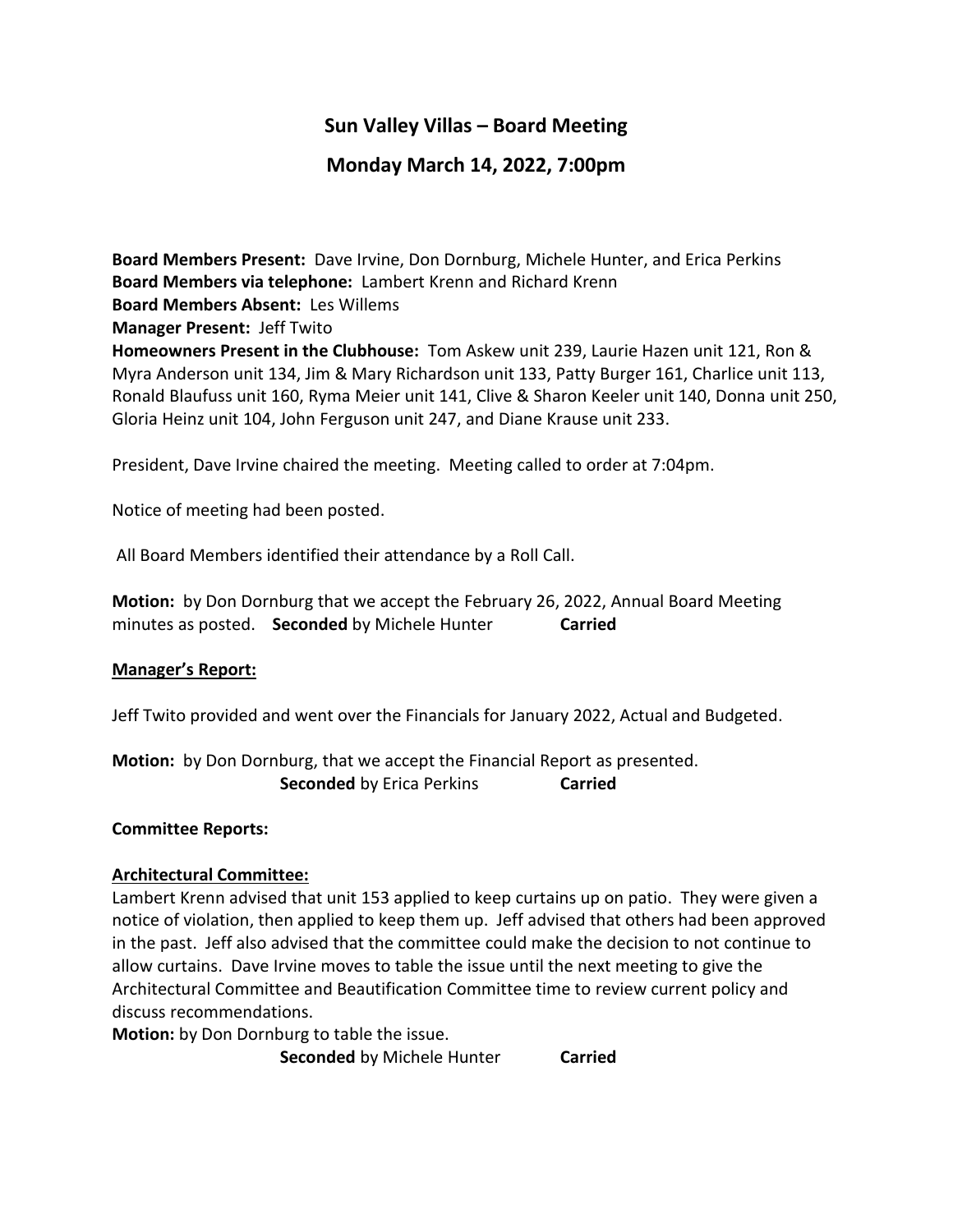## **Pool Committee:**

Dave Irvine advised of work that has been done recently. Dave advises that we do not purchase furniture right now that the money is better spent on improvements that should be done.

#### **Landscape Committee:**

Lambert Krenn advises of where we are with our new landscapers. Lambert advises that the committee meet when he arrives after April 1, 2022.

## **Clubhouse Committee:**

No members present. Nothing to report.

## **Beautification Committee:**

Ryma advises on notices given. Jeff advises on the time frame for the process from initial notice to when fines are levied. One attendee asks about BBQ's. Jeff advises that if a violation is known, a written complaint should be made and put in the box. This is a Fire Department rule and not ours. Jeff will call the Fire Department if there is a violator.

## **Old Business:**

- 1. Ron unit 160, inquires whether dog fee and registration policy notices have gone out. Jeff advises that they have. The fee is \$50.00 per year. If the registration is not complete and fee paid by the date on the letter, there is a fine of \$50.00.
- 2. Diane unit 233 advises that she will be available to Erica and Michele to show them how to access the email and the website.
- 3. Clive unit 140, inquires whether the insurance rider has been added to the policy. Jeff advises that we just received an email from the lawyer with the necessary information. Board to approve at the April meeting.

#### **New Business:**

1. Building 10 has a serious leak. The roof is scheduled to be replaced in 2025. Jeff got a quote from the roofing company that we used previously. To fix the roof above the one unit affected will be \$2500.00. To replace the roof on the entire building which includes 8 units, and 4 landings would be \$26,952.00. This includes a 10-year workman warranty and a 20-year manufacturer warranty.

**Motion:** by Don Dornburg to move building 10 up on the timeline and to replace the entire roof immediately. **Seconded** by Richard Krenn **Carried**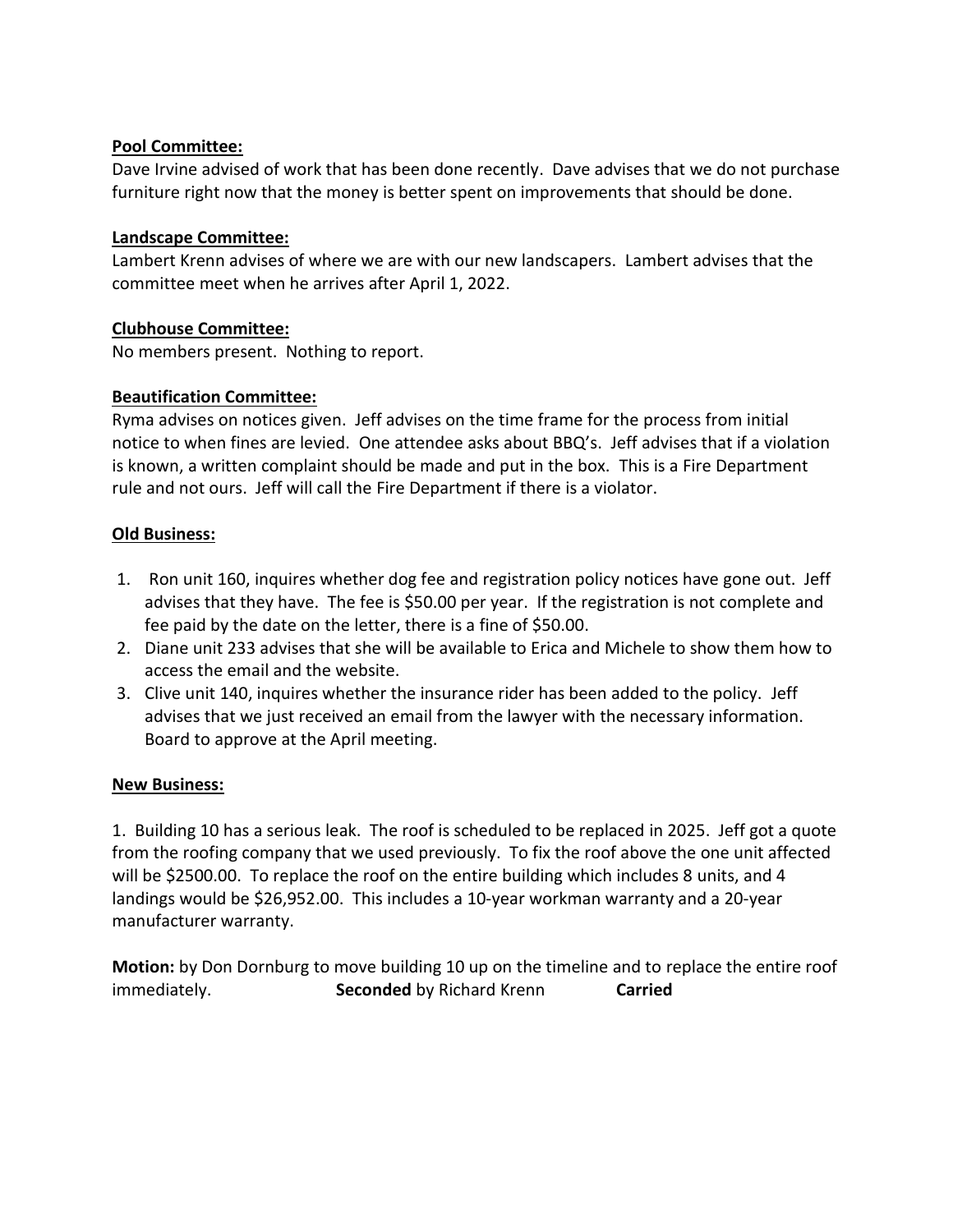2. Myra advises that she and Sally have researched and received quotes on entrance sign replacement on 74<sup>th</sup> St and Billings St. The new signs would have bigger lettering for more visibility.

**Motion:** by Don Dornburg to go ahead with the sign replacement, as quoted. **Seconded** by Erica Perkins **Carried** 

3. Beautification committee recommended changes to the existing rules include:

- Separating upper and lower units in rules\guidelines
- Adding personal items, decorative items, hummingbird feeders cannot be placed in common areas outside of stucco walls
- Define upper
- Define lower

**Motion:** by Don Dornburg to approve Beautification rule\guideline changes. **Seconded** by Michele **Carried** 

#### **Homeowner Comments:**

1. Ron unit 160 inquired about Lot #14. Jeff advises that we cannot discuss until after the 120 day period is up. After that time the committee will send out letters to all homeowners will all the information.

2. Jim Richardson unit 133 will the building look the same as the others in the complex? Dave responds that yes, it will.

3. Clive unit 140 inquired about a car and trailer that he thinks is commercial that has been parked in the lot for extended period. Jeff advises that notice has been sent out.

4. Clive unit 140 inquired about dogs that are running around complex. Jeff advises Clive to write a formal complaint and put it in the box. He will address it then.

5. Unit 261 has a camera pointing downward towards lower unit. Jeff advises that he will send a notice out.

6. Jon unit 247 inquired about the main breaker issue. Advised that Don & Dave will call SRP to open the boxes so we can get a quote to change out boxes.

7. Laurie unit 121 inquired about rock in path between pool #2 fence and patios of downstairs units. She thinks it is hazardous for walking on the way it is. Dave advises her to send inquiries to Landscape Committee to discuss.